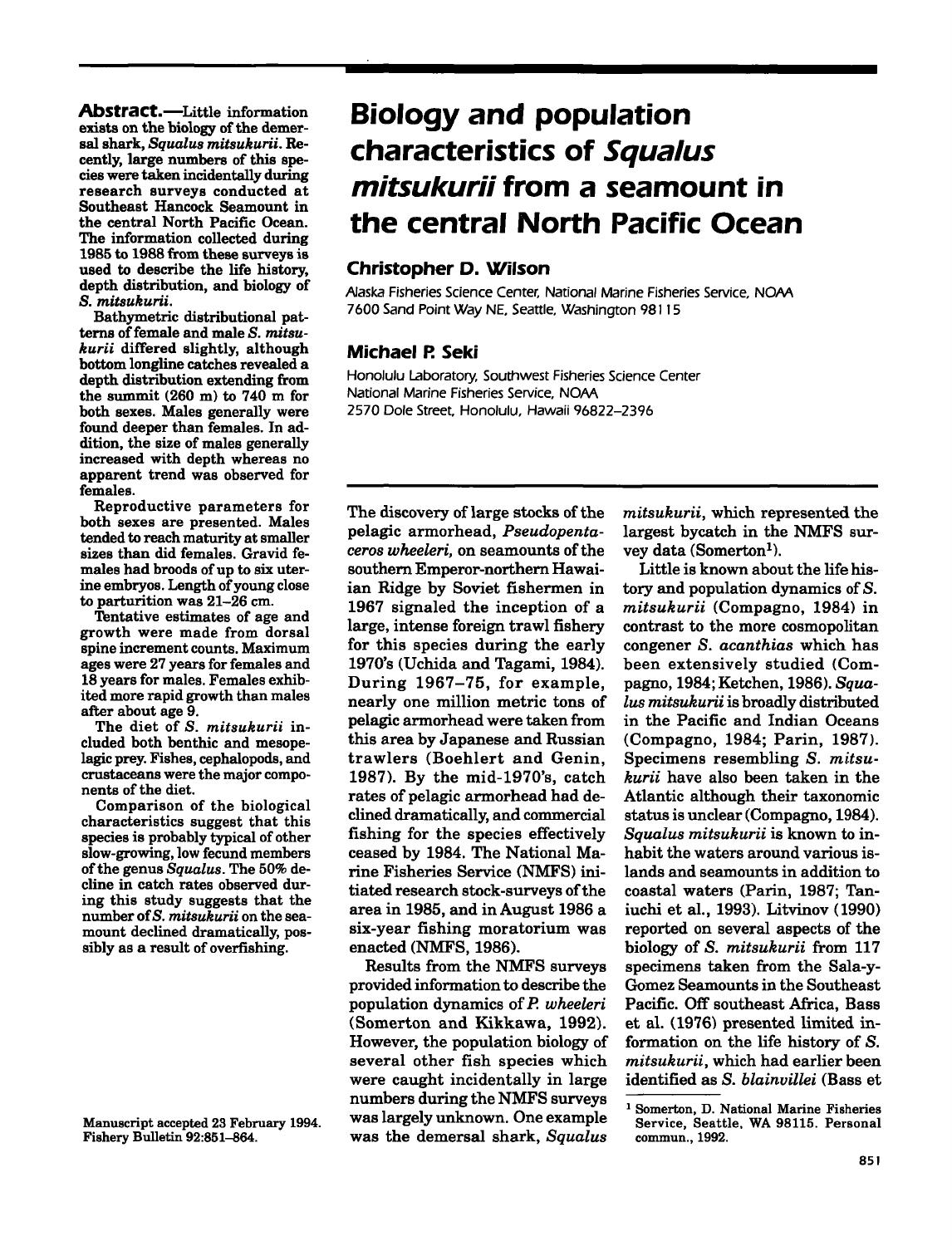aI., 1986). Whether populations ofS. *mitsukurii* from different geographic areas exhibit the high variability in life history characteristics reported for S. *acanthias* (Ketchen, 1972, 1986; Compagno, 1984; Nammack et aI., 1985) is unclear. The aim of the present study was to provide information on the biology and population characteristics ofS. *mitsukurii* using a larger number of specimens than had previously been available, and thus elucidate its role as a member of the unique fauna associated with seamounts in the central North Pacific Ocean.

# **Methods**

*Squalus mitsukurii* specimens were collected aboard the NOAA ship *Townsend Cromwell* during nine cruises to Southeast (SE) Hancock Seamount from January 1985 to November 1988 (Table 1). The seamount is located on the northern Hawaiian Ridge in the central North Pacific Ocean at lat. 29°48'N and long. 179°04'E (Fig. 1). It has a circular, flat-topped summit with an area of about 4.5  $km^2$  at a depth of 260 m. The seamount flanks have an average slope of 0.22 and reach bottom depths of 5,200 m about 22 km away from the summit (Brainard, 1986). Water temperatures generally are 13°-15°C at 260 m depth (i.e. summit) and decrease to 4°-6°C by 750 m <Brainard, 1986).

Most S. *mitsukurii* were collected with bottom longline gear (Somerton and Kikkawa, 1992; Shiota<sup>2</sup>), although a few specimens were also taken by bottom trawl, handline, vertical longline, and one set with a 25-mm square mesh bottom gill net (Table 1). Only data from hook-caught specimens were used (except for the food habits portion of the study) to avoid any bias due to differences in gear selectivity. Sets were conducted primarily during daylight hours, between the summit depth and 744 m.

All specimens of S. *mitsukurii* from a set, or a random subsample from large catches, were processed. Fish were sexed and weighed to the nearest 10 g.

<sup>2</sup> Shiota, P. M. 1987. A comparison of bottom longline and deepsea handline for sampling bottom fishes in the Hawaiian archipelago. Honolulu Lab., Southwest Fish. Cent. Natl. Mar. Fish. Cent. Admin. Rep. H-87-5, 18 p.

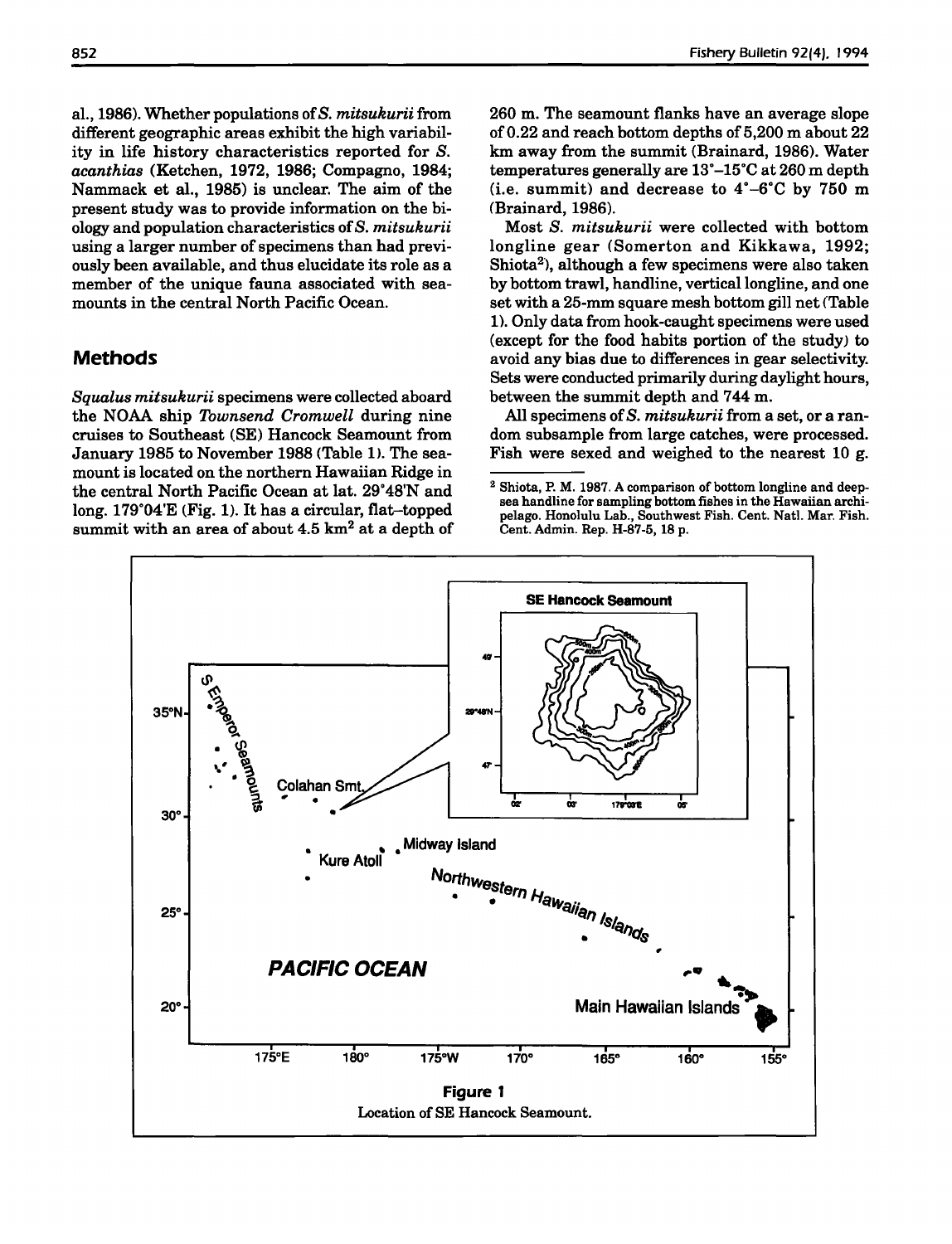#### **Table I**

Catch by gear type, effort by bottom longline gear, and catch per unit of effort (CPUE; bottom longline catch per total number of hooks minus those with pelagic armorhead, *Pseudopentaceros wheeleri)* for *Squalus mitsukurii* from research operations at the SE Hancock Seamount during 1985-88.Adash indicates a particular gear type was not used on a cruise.

| Date                    | Catch (no.)            |          |                             |          |                           |       | Effort (no. hooks)       |             |  |
|-------------------------|------------------------|----------|-----------------------------|----------|---------------------------|-------|--------------------------|-------------|--|
|                         | <b>Bottom</b><br>trawl | Handline | <b>Vertical</b><br>longline | Gill net | <b>Bottom</b><br>longline | Total | Total minus<br>armorhead | <b>CPUE</b> |  |
| Winter 1985 (1/30–2/25) | ш                      | 66       |                             |          | 335                       | 2,001 | 1,607                    | 0.208       |  |
| Summer 1985 (6/19-7/16) | $\bf{0}$               | 10       | 56                          | —        | 521                       | 2,659 | 1,995                    | 0.261       |  |
| Summer 1986 (8/11-9/9)  | 8                      |          |                             | 42       | 506                       | 6,568 | 4,208                    | 0.120       |  |
| Fall 1986 (10/31-11/12) | 0                      |          |                             |          | 339                       | 2.783 | 1,944                    | 0.174       |  |
| Spring 1987 (4/11-28)   | 20                     | 5        |                             |          | 218                       | 3,218 | 2.243                    | 0.097       |  |
| Summer 1987 (8/8-25)    | 19                     |          |                             | -        | 228                       | 4.182 | 3.646                    | 0.063       |  |
| Winter 1988 (1/12-30)   | 4                      |          |                             |          | 253                       | 3.546 | 2.842                    | 0.089       |  |
| Summer 1988 (7/13-8/21) |                        |          |                             |          | 182                       | 5,500 | 4,171                    | 0.044       |  |
| Fall 1988 (10/26-11/8)  |                        |          |                             |          | 219                       | 4.067 | 2.921                    | 0.075       |  |

Total length (TL) was determined to the nearest 1 mm by placing the shark on its side and measuring from the anterior tip of the snout to the posterior edge of the upper lobe of the caudal fin in the "natural" upright position. For some specimens, body length (STL) was measured from the anterior tip of the snout to the posterior edge of the upper lobe of the caudal fin after the lobe was depressed to a position in line with the body axis; fork length (FL) was also measured from the snout to the fork or middle of the caudal fin. Simple linear regression relationships among the three length measurements were determined to facilitate comparisons with other published studies. The relationships are  $TL=1.08 \times LF +$ 1.67 ( $r^2$ =0.99,  $n=342$ );  $TL = 0.95 \times STL + 0.24$  ( $r^2$ =0.99,  $n=212$ );  $STL=1.01 \times FL + 6.31$  ( $r^2=0.91$ ,  $n=463$ ).

A nonlinear estimation procedure (Wilkinson, 1988) was used to fit individual length and weight (WT; in grams) data to the relationship,  $WT = a \times$  $TL<sup>b</sup>$ . Weight-length relationships between sexes were evaluated with analysis of covariance (ANCOVA) on the log-transformed data.

Catch per unit of effort (CPUE) for S. *mitsukurii* was determined by using only specimens taken by bottom longline for several reasons. The bottom trawl, handline, and gillnet gear did not have fishing effort comparable with the bottom longline, and the former data were too limited to construct individual time series for each gear. Furthermore, the vertical longline gear was used to define the vertical distribution of pelagic armorhead above the summit; therefore only a few hooks of uncertain number were on the summit and available to S. *mitsukurii.*

Finally, specimens from gear other than bottom longline accounted for only 8% of the total numbers caught. Therefore, it was unlikely that the exclusion of these data from the CPUE calculations would significantly bias our results. Fishing effort on S. *mitsukurii* was expressed in number of hooks set, minus hooks that caught pelagic armorhead. Pelagic armorhead respond more quickly to the bottom longline than do S. *mitsukurii* (Somerton<sup>3</sup>). Thus, excluding those hooks occupied by pelagic armorhead, although not removing all bias from the species-gear interaction, likely improved estimates of fishing effort on S. *mitsukurii* over the unadjusted value.

An estimate of the initial exploitable biomass of  $S$ . *mitsukurii* was made with the Leslie model (Ricker, 1975) in which a linear function was fitted to CPUE and cumulative catch data from all cruises. The function has a slope equal to catchability  $(q)$  and intercept equal to the product of*q* and the initial exploitable biomass. The model assumes that changes in CPUE over time are due to fishing and that other sources of losses and additions to the population are relatively minor or in balance (e.g. natural mortality and recruitment). The 95% confidence limit on the abundance estimate was calculated by using the method of Polovina (1986).

First and second dorsal spines were collected during the summer of 1986 for ageing S. *mitsukurii* with procedures outlined by McFarlane and Beamish (1987). All age results were based on the second

<sup>3</sup> Somerton, D. National Marine Fisheries Service, Seattle, WA 98115. Personal commun., 1992.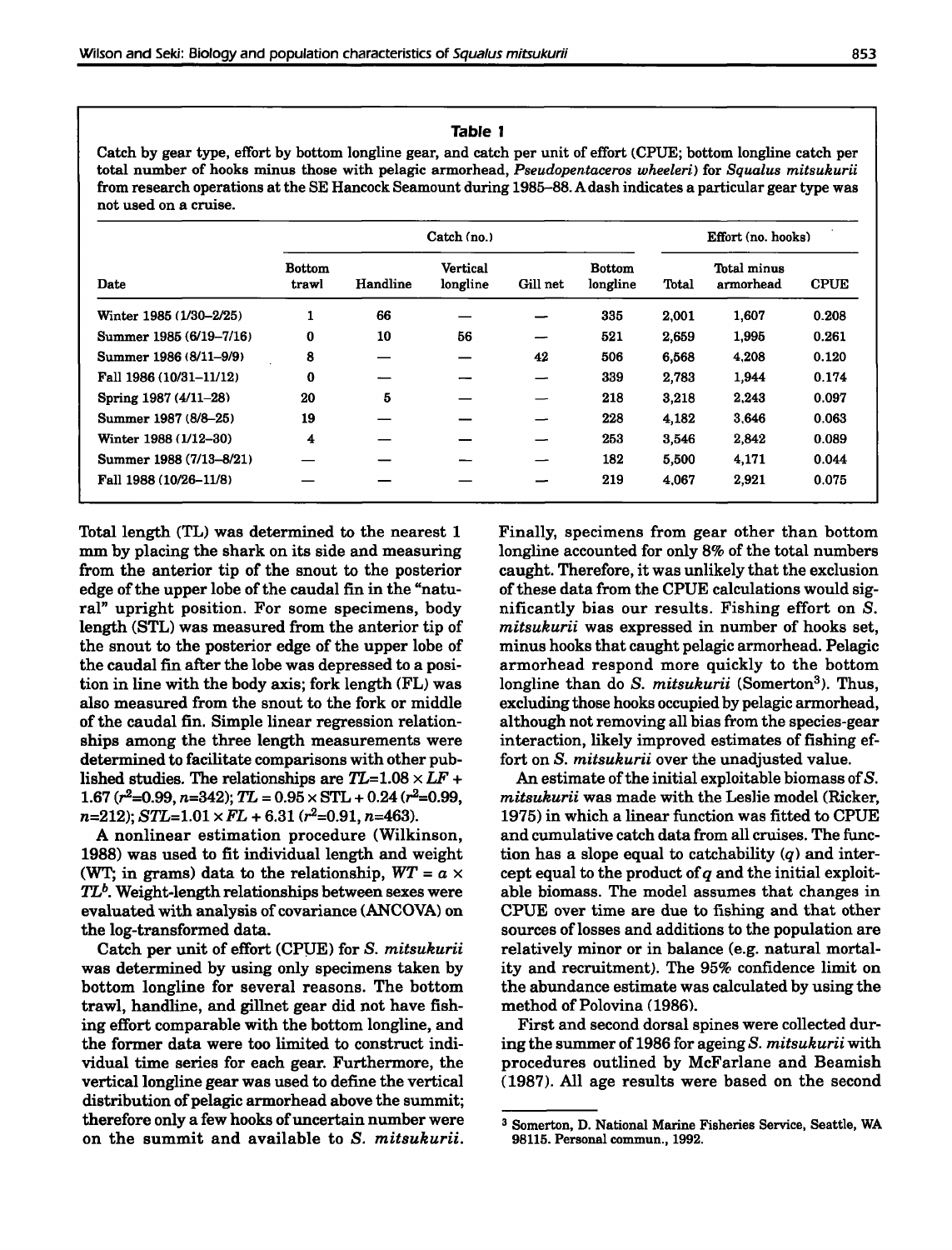dorsal spine which was considered most suitable for ageing (also see Litvinov, 1990). All ridges on the surface of the mantle covering the spine were counted by a single reader with a low-power dissecting scope and methods described by Ketchen (1975) and Beamish and McFarlane (1985). No ridges were grouped and counted as a single "annulus" as was done in several earlier studies (e.g. Holden and Meadows, 1962). Loss of increments due to abrasion of the tip of the spine has been reported for other species of *Squalus* (e.g. Ketchen, 1975), but this did not occur in the present study. For example, when a worn spine was observed, the worn area was confined to the region of the spine tip having a diameter of  $<$ 3 mm. However, unworn spines having spine base diameters of  $\leq$ 3 mm had not yet formed any increments (the spine base diameter of a late-term uterine embryo was 2.0 mm).

Validation of the annual nature of spine increment formation (following the methods described by McFarlane and Beamish [1986,1987]) was not possible. Therefore increment counts from spines reported here must be considered as tentative estimates of age. Nonetheless, validation studies conducted on S. *acanthias* have verified that spine increments do represent annual marks (Beamish and McFarlane, 1985; Tucker, 1985).

Individual length-at-age data for each sex were fitted with a nonlinear estimation procedure (Wilkinson, 1988) to the von Bertalanffy growth model (Ricker, 1975):

$$
L_t = L_\infty \left( 1 - e^{(-k(t-t_0))} \right),
$$

where  $L_t$  is length at age,  $L_\infty$  is asymptotic length, *k* is the growth coefficient, and  $t_0$  is the theoretical age when  $L_t = 0$ .

Reproductive data were first collected from shark specimens during the summer of 1986. For females, counts were made of mature ovarian eggs (greater than about 2.5 cm diameter), candled embryos (i.e. gelatinous uterine capsules containing embryos in early stages of development), and embryos free in the uteri. Females possessing any or all of these reproductive products were considered sexually mature. Sex and TL of uterine embryos were also recorded. Ketchen (1972) determined that a period of rapid increase in clasper length indicates the onset of sexual maturity in male S. *acanthias.* A similar allometric growth phase between clasper length and TL was observed for S. *mitsukurii.* Thus, the right clasper length was measured to the nearest 1 mm from the body juncture to the clasper tip.

To determine the size at 50% sexual maturity for both sexes, data were fitted to the logistic function by using an iteratively weighted (i.e. inverse of variance) nonlinear estimation procedure (Wilkinson, 1988) and evaluated at 50% (Somerton, 1980). The logistic equation is defined as

$$
Y=1/(1+ Ae^{BX}),
$$

where  $Y$  is the proportion of animals sexually mature, X is the midpoint of a length class, and A and B are parameters defining the curve. Before the logistic equation was fitted to length data for males, the data were transformed to approximate the logistic pattern of growth. For example, clasper length (CL) plotted against fish TL (not shown) produced a roughly sigmoid curve, although at large and small fish sizes, clasper length continues to increase with size of the fish. To flatten the ends of the curve as required by the logistic equation, clasper length was expressed as a proportion of fish TL and normalized to values between 1 and 0 (i.e. with  $a = CL/TL$ , the quantity  $Y'=(a-a_{\min})/(a_{\max}-a_{\min})$  was plotted against fish TL).

To obtain information on feeding habits, the stomach contents from 251 S. *mitsukurii* caught on longlines and 42 fish caught in gill nets during the summer of 1986 were examined. Longline-caught fish ranged from 20.6 to 79.5 cm TL (mean length  $\overline{L}$  =50.4 cm) and gillnet-caught fish ranged from 49.5 to 78.9 cm TL  $(L = 65.5$  cm). Samples from the bottom longline and gillnet gear were compared to examine the potential feeding bias that might occur if attraction to baited longlines varied as a function of stomach fullness for S. *mitsukurii.*

For most of the fish, stomachs were extracted upon capture and preserved in 10% formalin until examination in the laboratory. However, if time permitted, stomachs were examined at sea for the presence of food items; empty stomachs were noted and discarded (those with food items were saved), In the laboratory, samples were sorted, counted, and identified to the lowest possible taxon. Food items were sorted to taxa, blotted dry, and weighed to the nearest 0.1 g.

Stomach contents data were analyzed for frequency of occurrence, numerical abundance, and gravimetric proportions of prey items to quantitatively describe the diet and feeding habits of S. *mitsukurii* (Hyslop, 1980). Prey items that were attributed to the presence of the research vessel (i.e. bait, galley refuse, or processed fish offal) were not included in the analyses; stomachs containing only those items were considered empty. To examine diel feeding behavior, samples were grouped by time of capture: 0600-1200 (n=39), 1200-1800 (n=86), 1800-2400  $(n=64)$ , and 0000-0600  $(n=62)$ . Chi-square  $(\chi^2)$  analyses of  $2 \times 2$  contingency tables were used to test for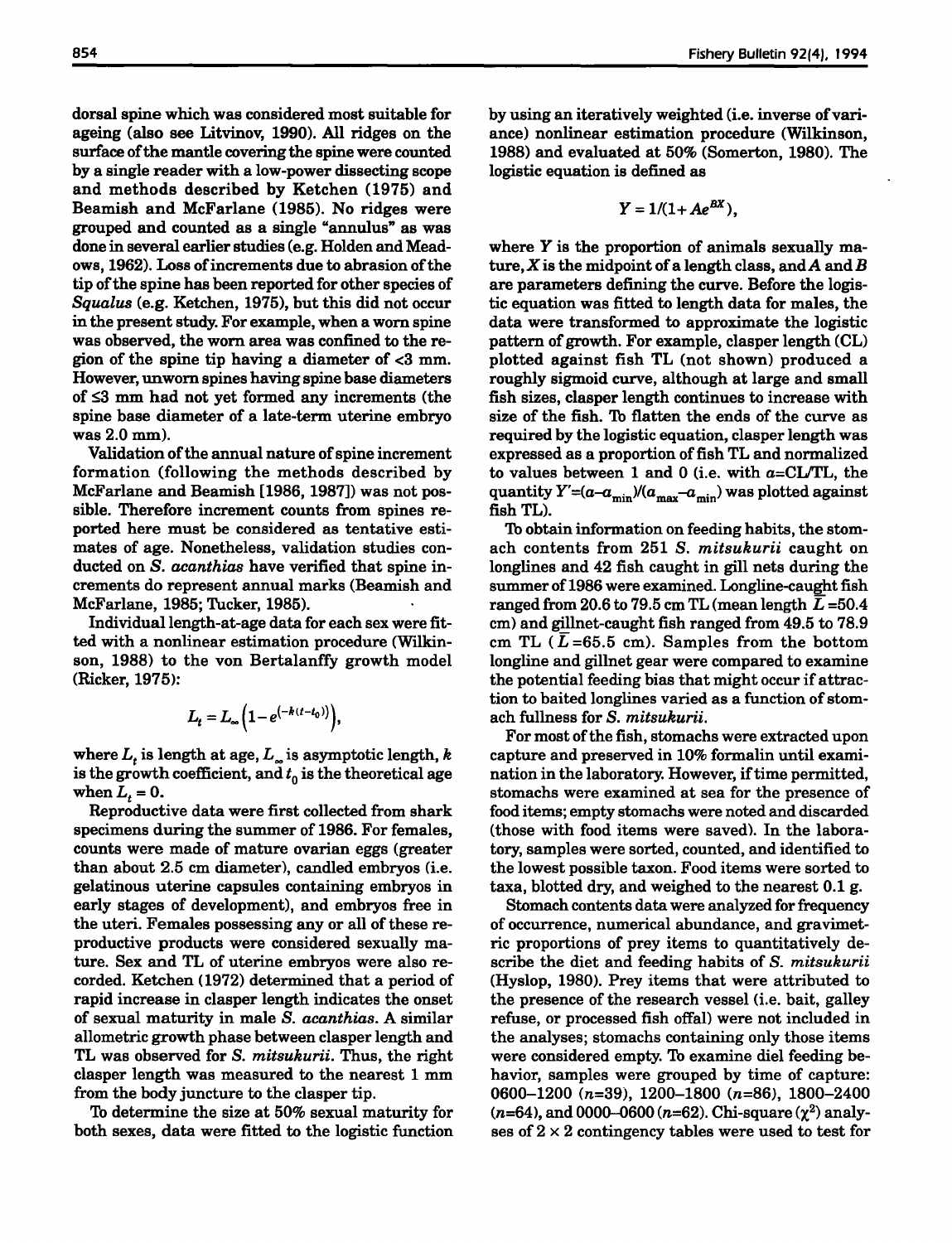differences in stomach fullness (defined simply in terms of presence versus ab-<br>sence of food) between time blocks. Sun-<br>**Maximum** and median depth (m) of oc ness between longline- and gillnet-<br>caught fish from a single time block  $(1800 - 2400 h)$ .

Both sexes of S. *mitsukurii* were caught over the full depth range sampled. The median depth of occurrence for males was usually greater than that of females (Table 2).

#### **Size**

Female S. *mitsukurii* were on average longer and reached larger maximum sizes than males (Fig. 3). Maximum lengths recorded were 91 cm for females and 82 cm for males. Differences were also detected in length-weight data between female and male S. *mitsukurii* (ANCOVA, *P<0.05).* Nonlinear fits of length-weight growth curves between sexes diverged at about the size at 50% maturity for male sharks(see Reproduction). Length-weight parameter estimates were  $a=1.718 \times 10^{-2}$ , *b*=2.687 for males and  $a=3.773\times10^{-3}$ ,  $b=3.089$  for females.

The size of male sharks increased with depth. For example, for each cruise and sex, fish were divided into either a shallow or deep subgroup, depending on whether they were caught above or below the median depth of occurrence for that group on that cruise. Estimates of the median length for males from the deep group were

sence of food) between time blocks. Sun-<br>rise was at about 0545 h and sunset at Squalus mitsukurii, median length (cm) for each sex above and below rise was at about 0545 h and sunset at *Squalus mitsukurii*, median length (cm) for each sex above and below 1930 h. The  $\chi^2$  test was similarly used median depth of occurrence, and statistical significance between me-1930 h. The  $\chi^2$  test was similarly used median depth of occurrence, and statistical significance between me-<br>to identify differences in stomach full-<br>dian depths or lengths (Mann-Whitney U-test, \*P≤0.05, \*\*P≤0.001). dian depths or lengths (Mann-Whitney *U*-test,  $*P \le 0.05$ ,  $*P \le 0.001$ ).

| 11000 DODNOOII 1011 <sub>8</sub> 11110 Gilw Riiliige<br>caught fish from a single time block<br>$(1800 - 2400 h).$ | Sampling period  | <b>Sex</b>   | Maximum<br>depth | Median<br>depth | Median length<br>above/below<br>median depth |
|--------------------------------------------------------------------------------------------------------------------|------------------|--------------|------------------|-----------------|----------------------------------------------|
|                                                                                                                    | Winter 1985      | $\mathbf F$  | 443              | 302**           | 66.0/61.0                                    |
| <b>Results</b>                                                                                                     |                  | M            | 459              | 327             | 59.9/58.7                                    |
|                                                                                                                    | Summer 1985      | $\mathbf F$  | 744              | $309*$          | 58.4/50.0                                    |
| Abundance                                                                                                          |                  | M            | 744              | 327             | 52.6/58.5*                                   |
| A total of 1,392 female, 1,539 male, and                                                                           | Summer 1986      | F            | 556              | $260*$          | 41.8/45.6                                    |
| 7 unsexed, hook-caught S. mitsukurii                                                                               |                  | M            | 454              | 269             | 43.5/50.9**                                  |
| were collected. CPUE was highest in                                                                                |                  |              |                  |                 |                                              |
| 1985 and declined by more than 50%                                                                                 | <b>Fall 1986</b> | F            | 468              | $291*$          | 54.4/51.2                                    |
| by spring 1987 (Table 1). The CPUE                                                                                 |                  | M            | 494              | 298             | 52.1/54.1                                    |
| data plotted as a function of cumula-                                                                              | Spring 1987      | $\mathbf{F}$ | 384              | 293             | 48.9/47.9                                    |
| tive catch $(C)$ appeared generally lin-                                                                           |                  | M            | 518              | 269             | 46.8/54.2                                    |
| ear with a negative slope (Fig. 2); coef-                                                                          |                  |              |                  |                 |                                              |
| ficients of the fitted model were CPUE                                                                             | Summer 1987      | F            | 483              | 283             | 43.2/45.4*                                   |
| $= -6.87 \times 10^{-5} \times C + 0.2498$ (r <sup>2</sup> =0.76).                                                 |                  | M            | 459              | 283             | 40.5/46.2**                                  |
| The model estimate of the initial exploit-                                                                         | Winter 1988      | F            | 512              | 272             | 50.3/56.0*                                   |
| able population was $3,641$ fish $(\pm 1,954)$ .                                                                   |                  | M            | 446              | 276             | 52.2/58.6*                                   |
| Based on this estimate, about 80% (±55%)                                                                           |                  |              |                  |                 |                                              |
| of the initial population of S. mitsukurii                                                                         | Summer 1988      | F            | 569              | 411             | 50.2/52.3                                    |
| had been removed by fishing.                                                                                       |                  | M            | 569              | 448             | 46.0/55.2**                                  |
| Both sexes of S. mitsukurii were                                                                                   |                  |              |                  |                 |                                              |
| caught over the full depth range                                                                                   | <b>Fall 1988</b> | F<br>M       | 430<br>382       | 274<br>278      | 56.0/50.9<br>50.0/52.2                       |
| sampled. The median depth of occur-                                                                                |                  |              |                  |                 |                                              |



# **Figure 2**

Catch per unit of effort (CPUE) for each sampling period (filled circles) and predicted CPUE based on the Leslie model (solid line), and plotted as a function of cumulative catch for *Squalus mitsukurii* from SE Hancock Seamount during 1985-88.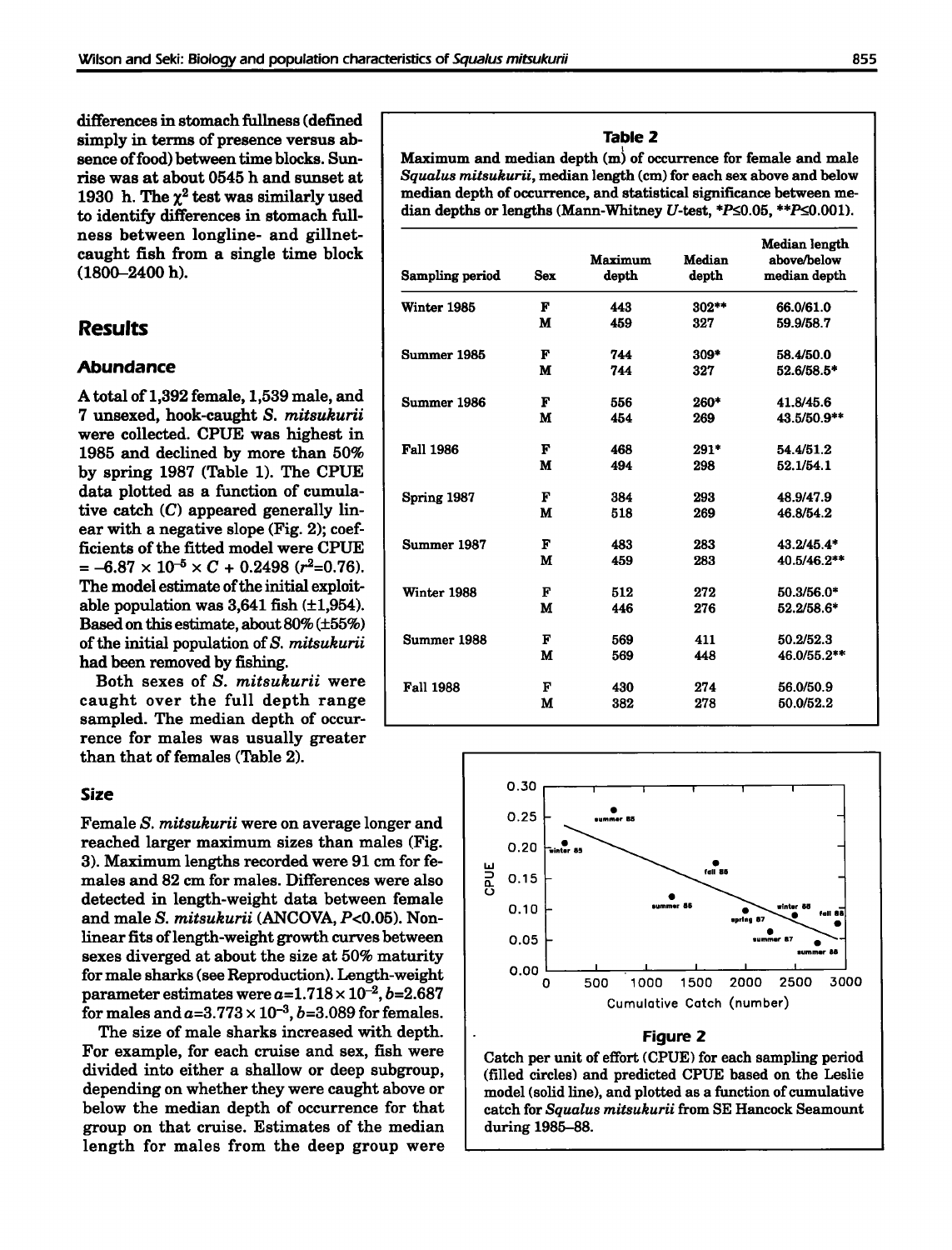

significantly greater than for the shallow group on five of nine cruises (Mann-Whitney *U-test, P<0.05)* with similar, nonsignificant trends seen on three additional cruises (Table 2). These differences were greatest in summer. There was no apparent trend in size with depth for females (Table 2).

# **Age and growth**

Spine increments were counted for 102 males (20.8- 72.2 cm TL) and 105 females (20.6-79.5 cm TL). Increment counts ranged from 0 to 27 for female spines and 0 to 18 for male spines. Mean length at age for each sex was similar up to age 9; thereafter, females grew faster (Fig. 4), For both sexes, the mean length at time 0 was greater than that expected based on the estimated size at parturition for S. *mitsukurii* (see Reproduction).

Fitted growth curves for each sex differed considerably (Fig. 4). The  $L_{\infty}$  estimate for females exceeded the observed maximum length from the catch data (i.e. 91 cm), although the  $L_{\infty}$  estimate for males was much lower than the observed value of 82 cm.

# **Reproduction**

Reproductive data were collected from a total of 258 female S. *mitsukurii* specimens during 1986-88. Gravid females examined during the four seasons ranged from 61 to 80 cm TL. The estimated size at 50% sexual maturity for females was 69 cm (Fig. 5). This size corresponds to an age of about 15 years. The largest infertile or sexually inactive female was 88 cm. No differences were found in the depth distributions of gravid and nongravid females greater than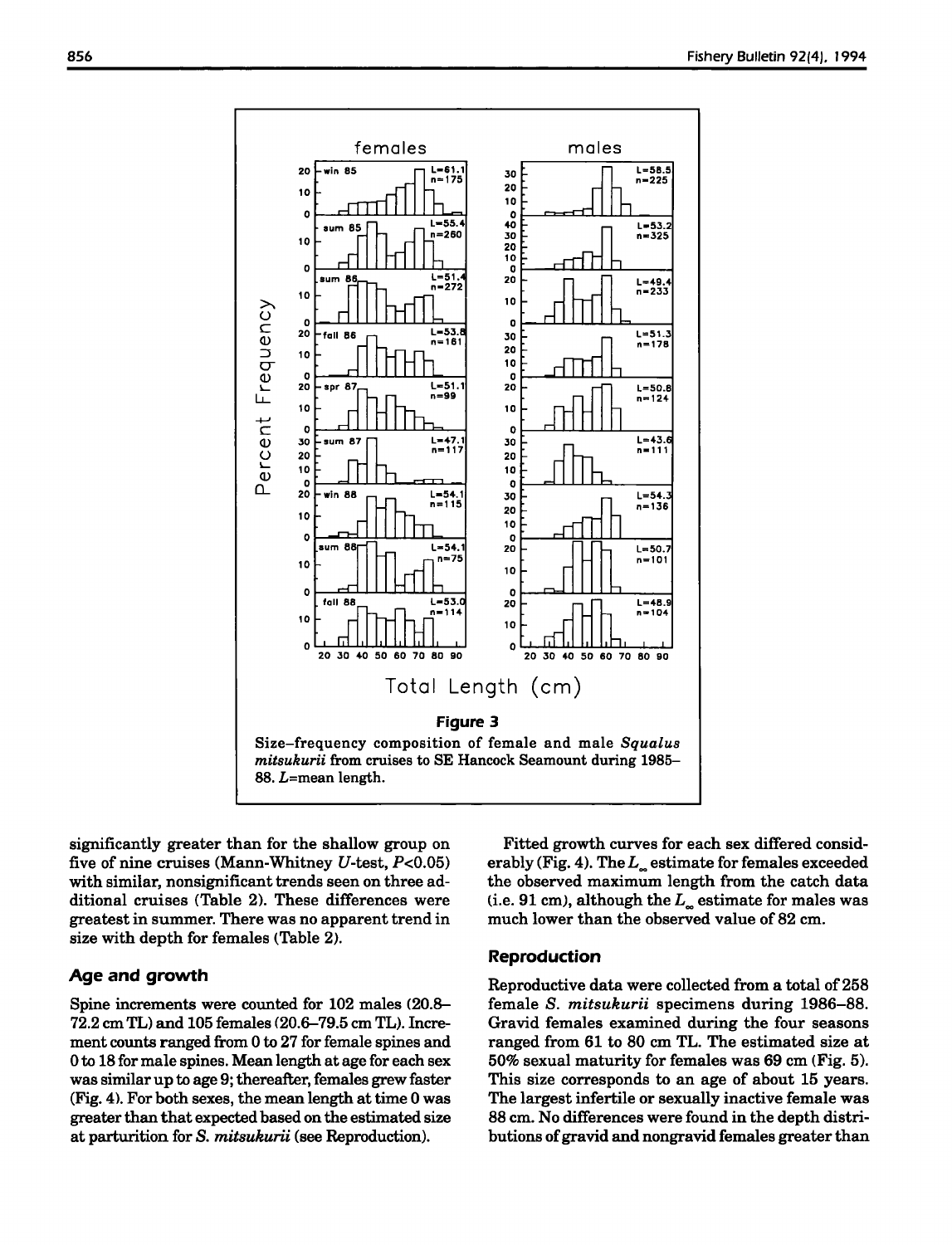60 cm in length (i.e. minimum observed size at maturity; Kolmogorov- Smirnov test,  $P=0.069$ ).

Estimates of fecundity for female S. *mitsukurii* were similar regardless of the reproductive stage used. Gravid females had similar mean numbers of large ovarian eggs  $(3.8, SE=0.10, n=95)$ , candled embryos  $(3.7, SE=0.15, n=40)$ , and uterine embryos  $(3.6, SE=0.15, n=57)$ ; numbers for any developmental stage ranged from 1 to 6. Fecundity increased significantly with the size of the female (Table 3, Spearman's  $r=0.44$ , 0.40, 0.46;  $P<0.05$ ).

The size range of uterine embryos (65 female, 51 male, and 73 unsexed) for S. *mitsukurii* was 6.6-25.9 cm TL ( $\overline{L}$ =17.8 cm, SD=5.57). A very large (30.5 cm TL) male embryo from winter 1988 was excluded because its length could not be verified. Bimodal size-frequency distributions of the uterine embryos were evident for samples from all periods (Fig. 6). All gravid females had one of two size classes of uterine embryos. Further, the total numbers of uterine embryos within all but fall 1988 samples were apportioned approximately equally between the "small" and "large" size classes  $(\chi^2, P > 0.05)$ .

No well-defined parturition season was detected either from a large increase in catches of small (i.e. 21-26 cm), free-living fish (Fig. 3) or by the absence of large, near-term embryos in females (Fig. 6). However, the smallest uterine embryos were found in fall and winter and were absent in spring and summer (Fig. 6), which is indicative of a reasonably well-defined seasonal production cycle for young. Specimens as small as 21 cm were captured from longline gearin summer 1986. This confirms that 21-26 cm long embryos would be close to parturition. The only significant correlation between numbers of "large," "small," or total uterine embryos, candled embryos, or large ovarian eggs was a positive association between numbers of uterine embryos and large ovarian eggs (Pearson's  $r=0.62$ ,  $P<0.05$ ).

Size at sexual maturity for male S. *mitsukurii* was estimated indirectly from 812 specimens. The estimated size at 50% sexual maturity was 48 cm (Fig. 5). This corresponds to a tentative age of about 4 years based on the von Bertalanffy growth equation.

# **Feeding**

Overall, 101 of the 293 (34.5%) stomachs examined contained prey. Stomach contents averaged 2.0 prey items  $(SD=1.4)$  and weighed 4.5 g  $(SD=9.3)$ g). Fishes, cephalopods, and crustaceans were the



Fitted von Bertalanffy growth curves and mean lengthat-spine increment counts for female (dashed line, filled circles) and male (solid line, open circles) *Squalus mitsukurii.* Vertical lines represent 95% confidence intervals. The von Bertalanffy growth parameters are defined in the text.



#### **Figure 5**

Fitted logistic function and proportion mature at each sizeclass for female (filled circles) and male (open circles) *Squalus mitsukurii.* Size class intervals are 2 em. Points representing the three largest size classes for males appear as outliers but were not eliminated because few observations comprised these points  $(n=6, 1, 1)$ . Thus we were uncertain whether they accurately represent the relationship between clasper and total length for large fish (which we had insufficient data to define) or whether the points were a result of measurement error. Regardless of whether these "extreme" values were removed or left in the data set, they had relatively little influence in fitting the function (see text).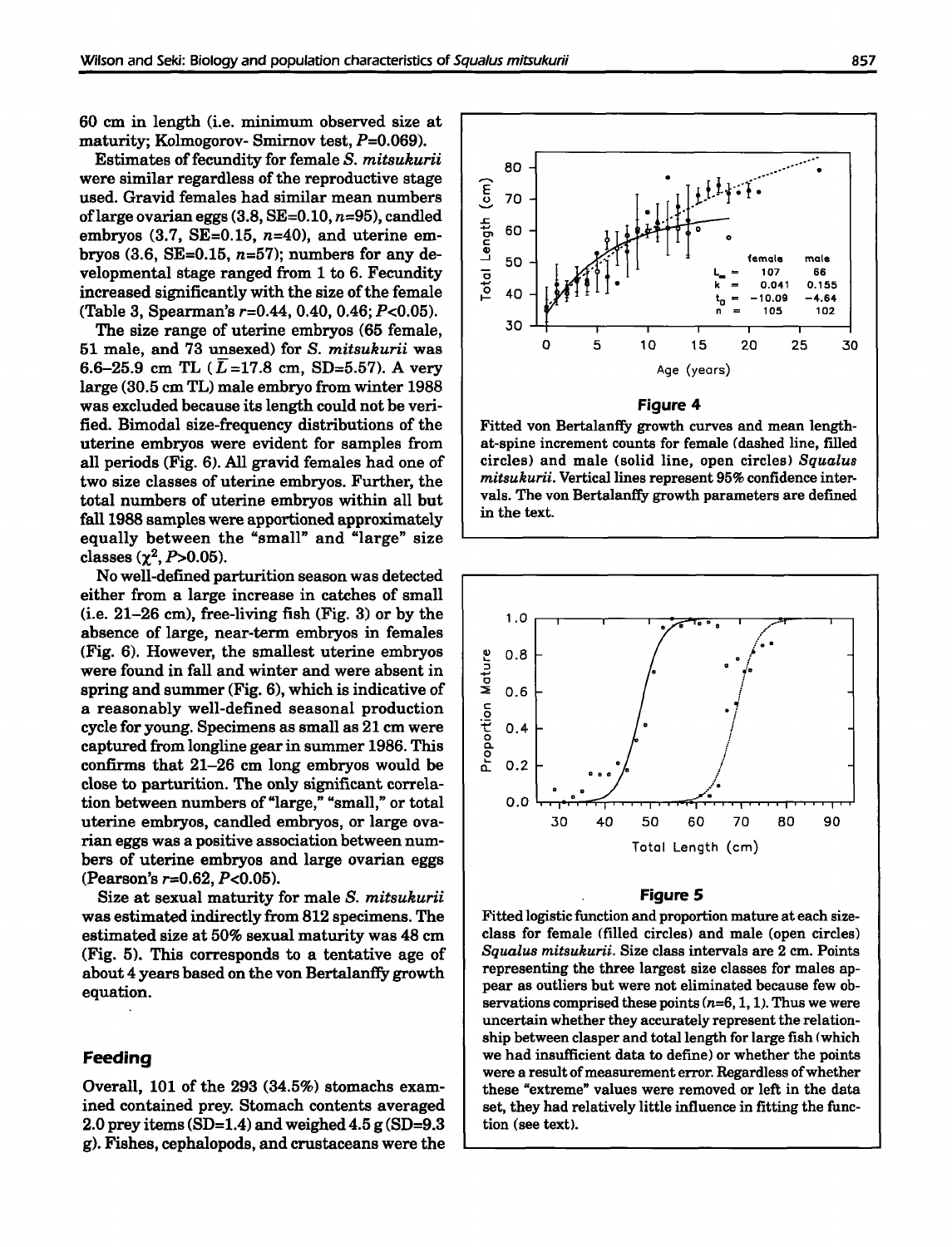### Table 3

Mean length, standard deviation (SD), and number of gravid *Squalus mitsukurii* specimens as a function of number of large ovarian eggs and candled and uterine embryos.

|                        | Number of eggs or candled or uterine embryos |      |      |      |      |      |  |  |
|------------------------|----------------------------------------------|------|------|------|------|------|--|--|
| Maternal<br>statistics | 1                                            | 2    | 3    | 4    | к    | 6    |  |  |
| Large ovarian eggs     |                                              |      |      |      |      |      |  |  |
| Mean length            | 68.0                                         | 71.1 | 70.1 | 72.3 | 74.4 | 75.1 |  |  |
| SD                     |                                              | 2.49 | 3.97 | 2.96 | 3.18 | 2.91 |  |  |
| Number                 | 1                                            | 4    | 33   | 35   | 18   | 4    |  |  |
| <b>Candled embryos</b> |                                              |      |      |      |      |      |  |  |
| Mean length            | 70.5                                         | 74.6 | 72.0 | 74.0 | 76.1 | 76.2 |  |  |
| SD                     |                                              | 5.30 | 4.03 | 2.17 | 2.58 |      |  |  |
| Number                 | 1                                            | 2    | 14   | 17   | 5    | 1    |  |  |
| Uterine embryos        |                                              |      |      |      |      |      |  |  |
| Mean length            | 73.1                                         | 68.1 | 72.4 | 74.4 | 76.1 | 79.5 |  |  |
| SD                     | 3.76                                         | 1.63 | 3.89 | 2.24 | 2.09 |      |  |  |
| Number                 | 4                                            | 2    | 21   | 18   | 11   | 1    |  |  |



major components of the diet (Table 4). Fishes were found in 63.7% of the stomachs with prey and numerically accounted for 36.8% of the total prey while making up  $74.5\%$  of the total aggregate weight. Micronektonic stomiiform and myctophid fishes, and filefishes (family Monacanthidae) were the most commonly identified fishes; however, most fishes were in an advanced stage of digestion and thus unidentifiable to a lower taxon. Crustaceans were present in 32.3% of the stomachs and represented 30.3% of the prey organisms, but only 3.6% of the total aggregate weight. In particular, euphausiids and the lophogastrid mysid *Gnathophausia longispina,* were commonly found. Cephalopods, predominantly digestion-resistant squid beaks and eye lenses, were present in 45.1% of the stomachs, representing 26.4% of the total prey items and 19.9% of the prey weight. Remaining prey items included pelagic tunicates, coelenterates, and unidentified remains.

Gut fullness was evaluated as a function <;>f diel feeding activity and gear type. For longline data, no significant difference was found between the two daytime  $(\chi^2=0.001, P>0.1)$  or two nighttime blocks  $(\chi^2=3.822, P>0.1)$ . However, when longline data from daytime blocks were pooled and compared with pooled nighttime blocks, the proportion of empty stomachs was significantly greater during the night (87%) than during the day (46%;  $\chi^2$ =26.250, P<0.001). Longline-caught fish had a significantly greater proportion of empty stomachs than did fish caught by bottom gill net  $(\chi^2=5.081, P<0.05)$ .

# **Discussion**

#### Size and abundance

*Squalus mitsukurii* was the second most abundant species sampled by bottom longline gear at SE Hancock Seamount in 1985-88 (Somerton<sup>4</sup>). However, the large apparent decline in catch rates for S. *mitsukurii* during this period suggests that the research fishing may have had a major impact on stock size which is (i.e. in 1988) at only 20% of its 1985 value. It is likely that populations of this species, like other elasmobranchs (Holden, 1974), are particularly sensitive to overfishing. In addition, seamount populations of S. *mitsukurii* may be at further risk to overexploitation because of the limited habitat

<sup>4</sup> Somerton, D. National Marine Fisheries Service. Seattle, WA 98115. Personal commun., 1992.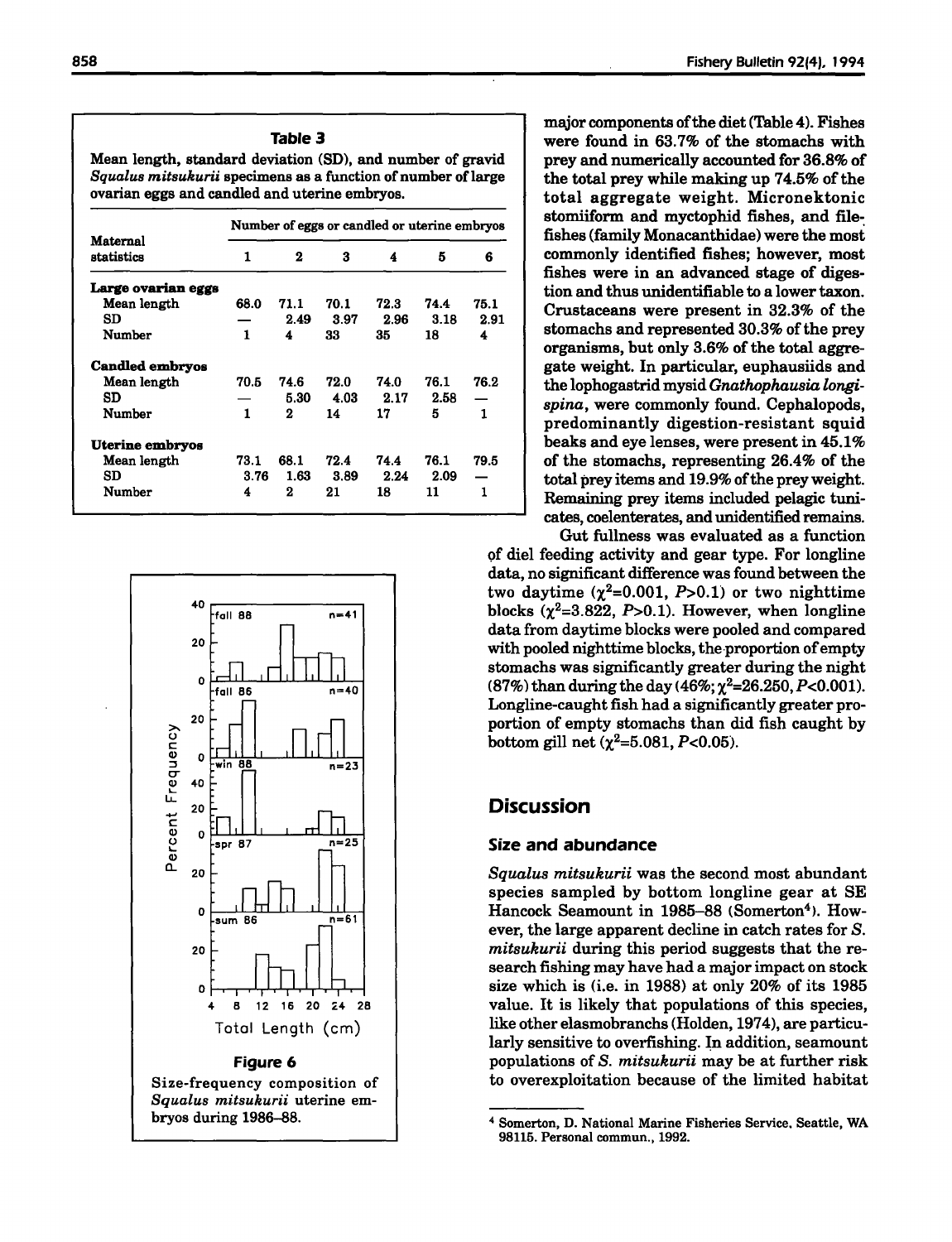|                                       | Total          | %             | Total            | %      |                         | %         |
|---------------------------------------|----------------|---------------|------------------|--------|-------------------------|-----------|
| Taxa                                  | no.            | no.           | weight $(g)$     | weight | Frequency               | frequency |
| Coelenterata                          | $\mathbf{1}$   | 0.5           | 0.5              | 0.1    | $\mathbf{1}$            | 1.0       |
| Cephalopoda                           | 41             | 20.7          | 11.2             | 2.5    | 35                      | 34.6      |
| Sepiolidae                            | $\mathbf 2$    | 1.0           | 7.5              | 1.7    | $\mathbf 2$             | 2.0       |
| Iridoteuthis iris                     | 1              | $0.5^{\circ}$ | 2.1              | 0.5    | 1                       | 1.0       |
| Histioteuthidae                       | $\mathbf{1}$   | 0.5           | 1.1              | 0.2    | 1                       | 1.0       |
| Enoploteuthidae                       |                |               |                  |        |                         |           |
| Enoploteuthis sp.                     | 1              | 0.5           | 25.0             | 5.5    | 1                       | 1.0       |
| Ommastrephidae                        | 5              | 2.5           | 22.5             | 5.0    | 5                       | 4.9       |
| Octopoda                              | 3              | 1.5           | 21.0             | 4.6    | 3                       | 3.0       |
| Crustacea                             | $\bf{2}$       | 1.0           | 1.5              | 0.3    | 1                       | 1.0       |
| Mysidacea                             |                |               |                  |        |                         |           |
| Gnathophausia longispina<br>Amphipoda | 13             | 6.6           | 1.9              | 0.4    | 10                      | 9.9       |
| Phronima sp.                          | 1              | 0.5           | 0.3              | 0.1    | 1                       | 1.0       |
| Euphausiacea                          | 11             | 5.6           | 0.8              | 0.2    | 6                       | 5.9       |
| Thysanopoda aequalis                  | $\mathbf{1}$   | 0.5           | 0.1              | < 0.1  | $\mathbf{1}$            | 1.0       |
| Thysanopoda sp.                       | 17             | 8.6           | $1.6\phantom{0}$ | 0.3    | 8                       | 7.9       |
| Euphausia gibboides                   | 1              | 0.5           | 0.1              | < 0.1  | $\mathbf{1}$            | 1.0       |
| Euphausia sp.                         | $\mathbf 2$    | 1.0           | 0.2              | $0.1$  | $\overline{\mathbf{2}}$ | 2.0       |
| Decapoda                              |                |               |                  |        |                         |           |
| Sergestidae                           | 7              | 3.5           | 1.1              | 0.2    | 7                       | 6.9       |
| Penaeidae                             |                |               |                  |        |                         |           |
| Gennadas propinguus                   | 1              | 0.5           | 0.1              | <0.1   | 1                       | 1.0       |
| Gennadas tinayrei                     | $\mathbf{1}$   | 0.5           | 0.1              | $0.1$  | 1                       | 1.0       |
| Gennadas sp.                          | $\mathbf 2$    | 1.0           | 0.4              | 0.1    | 2                       | $2.0\,$   |
| Caridea                               | $\mathbf{1}$   | 0.5           | 5.0              | 1.1    | 1                       | 1.0       |
| Oplophoridae                          | $\mathbf{1}$   | 0.5           | 0.1              | $0.1$  | $\mathbf{1}$            | 1.0       |
| Reptantia                             | 1              | 0.5           | 3.0              | 0.7    | $\mathbf{1}$            | 1.0       |
| Pisces                                | 39             | 19.7          | 83.3             | 18.4   | 38                      | 37.6      |
| Leptocephalus                         | 1              | 0.5           | 1.5              | 0.3    | 1                       | 1.0       |
| <b>Stomiiformes</b>                   | 5              | 2.5           | 12.5             | 2.8    | 5                       | 4.9       |
| Sternoptychidae                       |                |               |                  |        |                         |           |
| Maurolicus muelleri                   | 1              | 0.5           | 1.3              | 0.3    | 1                       | 1.0       |
| Melanostomiidae                       | 3              | 1.5           | 57.3             | 12.7   | 3                       | 3.0       |
| <b>Aulopiformes</b>                   |                |               |                  |        |                         |           |
| Paralepididae                         | $\mathbf{1}$   | 0.5           | 0.3              | 0.1    | 1                       | 1.0       |
| Myctophiformes                        |                |               |                  |        |                         |           |
| Myctophidae                           | 4              | 2.0           | 9.5              | 2.1    | 4                       | 4.0       |
| Lampanyctus sp.                       | $\mathbf{1}$   | $0.5\,$       | $13.0\,$         | 2.9    | $\mathbf 1$             | $1.0\,$   |
| <b>Beryciformes</b>                   |                |               |                  |        |                         |           |
| Berycidae                             |                |               |                  |        |                         |           |
| Beryx splendens                       | $\mathbf{1}$   | 0.5           | 56.4             | 12.5   | $\mathbf{1}$            | 1.0       |
| Perciformes                           |                |               |                  |        |                         |           |
| Apogonidae                            |                |               |                  |        |                         |           |
| Epigonus sp.                          | $\bf{2}$       | 1.0           | 4.3              | 0.9    | $\bf{2}$                | 2.0       |
| Callanthiidae                         |                |               |                  |        |                         |           |
| Grammatonotus laysanus                | $\bf 2$        | 1.0           | 59.9             | 13.2   | $\bf 2$                 | 2.0       |
| Echeneidae                            | $\mathbf{1}$   | 0.5           | 2.1              | 0.5    | 1                       | 1.0       |
| Emmelichthyidae                       | $\overline{2}$ | 1.0           | 32.2             | 7.1    | 2                       | 2.0       |
| Pleuronectiformes                     |                |               |                  |        |                         |           |
| <b>Bothidae</b>                       | $\mathbf 1$    | 0.5           | 0.7              | 0.1    | $\mathbf{1}$            | 1.0       |
| <b>Tetraodontiformes</b>              |                |               |                  |        |                         |           |
| Monacanthidae                         | 11             | 5.6           | 4.5              | 1.0    | 8                       | 7.9       |
| Tunicata                              |                |               |                  |        |                         |           |
| Pyrosomatidae                         |                |               |                  |        |                         |           |
| Pyrosoma sp.                          | 3              | 1.5           | 3.2              | 0.7    | $\bf{3}$                | 3.0       |
| Salpidae                              | 1              | 0.5           | 0.1              | < 0.1  | 1                       | 1.0       |
| <b>Unidentified remains</b>           | 8              | 4.0           | 5.4              | 1.2    | 8                       | 7.9       |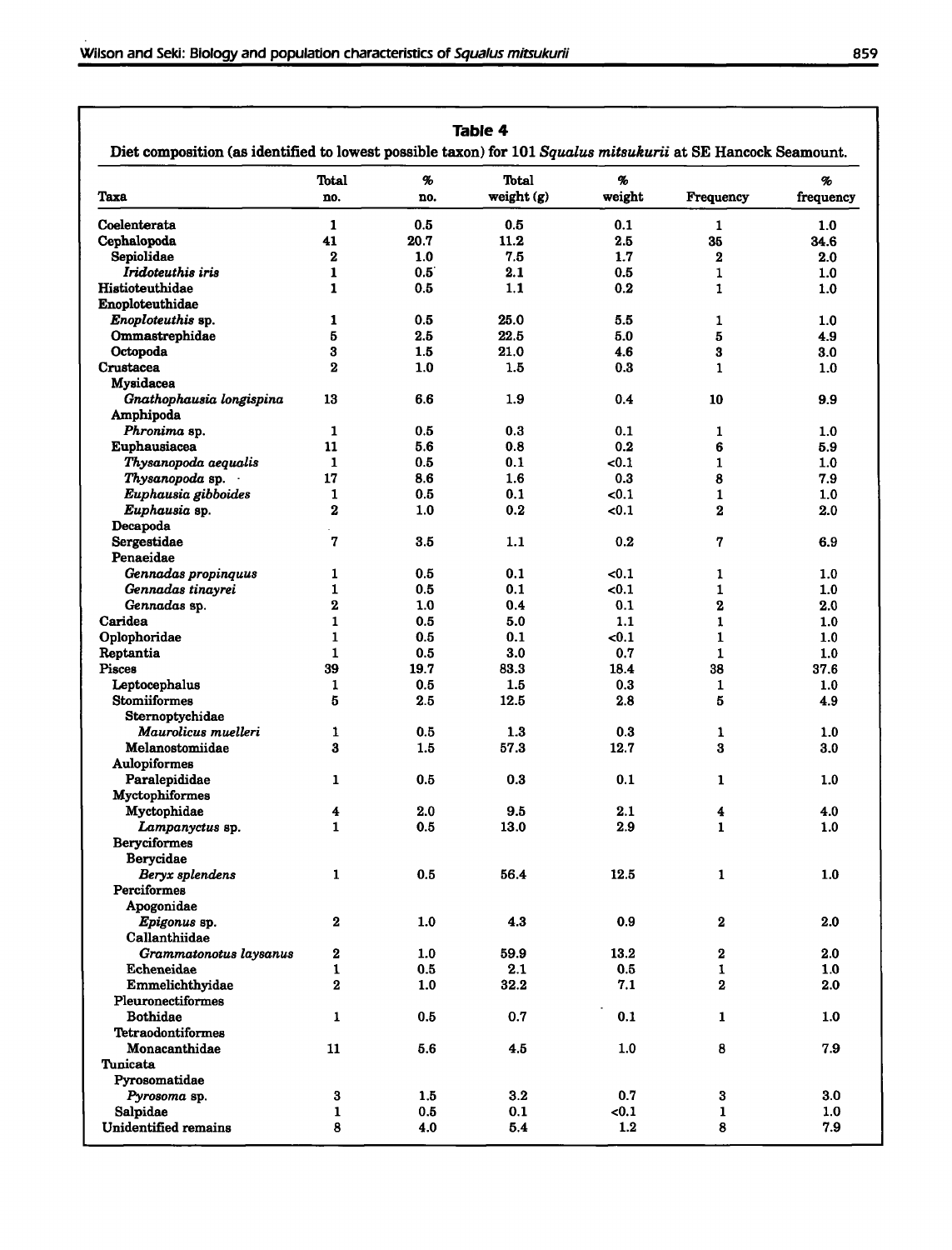area. In the case of SE Hancock Seamount, for example, the summit diameter is only about 2.4 km. Assuming recruitment is entirely dependent on the seamount population (i.e. little or no immigration from elsewhere), relatively little fishing effort is required to seriously deplete the stock.

It is not possible to verify whether the assumptions that are required by the Leslie model were met in the present study. The model assumes that changes in population abundance (i.e. CPUE) are due to fishing removals whereas other losses such as emigration and natural mortality are balanced by additions such as immigration and recruitment of young to the exploited population. The model has generally been applied over shorter time periods in other studies where the assumptions are more readily satisfied (Polovina, 1986; Somerton and Kikkawa, 1992). The fact that our model data were taken over a period of about four years may have introduced some noise into the results. Nevertheless, studies have indicated that members of the genus *Squalus* do exhibit low levels of natural mortality (Wood et aI., 1979) and fecundity (see Reproduction below). Whether S. *mitsukurii* move among seamounts is unknown. Unfortunately, results from tagging studies with S. *acanthias* (McFarlane and Beamish, 1986 and references therein) are of limited usefulness to our work since they were not conducted over relatively isolated seamounts found in deep oceanic waters. However, tagging work on S. *acanthias* within the Strait of Georgia suggests that most recoveries were made within the areas of release although some long distance movements were also recorded (McFarlane and Beamish, 1986). Thus, while our application of the Leslie model to data taken over a period of several years may be somewhat unusual, there is no existing evidence that invalidates our assumption that the losses and additions to the seamount shark population were generally in balance over this time period.

Bottom longlines rather than trawls were the primary sampling gear used during the NMFS surveys. The few numbers of S. *mitsukurii* taken earlier in the commercial trawl fishery (Sasaki<sup>5</sup>) may have been the result of the different gear types. Other studies have reported the reduced effectiveness of trawls, relative to bottom longline gear, in catching S. *mitsukurii* (Litvinov, 1990).

The decreasing catch rates of S. *mitsukurii* at SE Hancock Seamount suggest a decline in the population size. However, a concomitant decrease in mean length was not observed for either sex (Fig. 3). This may have occurred because there were large removals from the population with little or no recruitment from smaller (younger) size classes. It is interesting that no size class(es) appeared to progress through the population during the period of study.

Little has been reported concerning the bathymetric distribution patterns ofS. *mitsukurii* from other regions. Although S. *mitsukurii* at the seamount and in other regions have a similar maximum depth of occurrence (Compagno, 1984), it is unknown whether S. *mitsukurii* females and males from other populations exhibit depth distributions similar to those at SE Hancock Seamount (Table 2). Sexes of the closely related species S. *acanthias* generally show the opposite trend; males were found at shallower depths than were females (Compagno, 1984).

The largest specimens of S. *mitsukurii* from our study attained sizes similar to the maximum generally reported for other areas. OffSouthAfrica, maximum lengths for S. *mitsukurii* of 81 cm for males and 95 cm for females were reported by Bass et a1. (1976). The maximum size we report agrees with that from an earlier study (Taniuchi et aI., 1993) at SE Hancock (88-92 cm;  $n=72$  specimens) but not that from another locality in the western North Pacific (112-116 cm).

# **Age and growth**

Unvalidated estimates of age based on the second dorsal spine increment counts from 63 fish have been reported for S. *mitsukurii* from the SE Pacific Ocean (Litvinov, 1990). In that study, the maximum age for males was 14 years and for females was 16 years. In the present study maximum ages were somewhat higher: 18 years for males and 27 years for females.

Although tentative, our estimates of age based on spine increment counts suggest that S. *mitsukurii,* like S. *acanthias* (McFarlane and Beamish, 1987), is long-lived. However, maximum ages for S. *mitsukurii* were generally less than those for S. *acanthias.* Maximum ages for S. *acanthias* are quite variable. In the NE Pacific Ocean, ages may exceed 80 years (McFarlane and Beamish, 1987), in the Atlantic Ocean, ages to 40 years have been reported (Nammack et aI., 1985), and in the Black Sea, maximum ages may be only 20 years (Kirnosova, 1989). Whether S. *mitsukurii* is a shorter-lived speciesthan S. *acanthias* will require the evaluation of additional samples. Fishing on S. *mitsukurii* at SE Hancock Seamount may have removed much of the older segment of the population before we collected our age sample in the summer of 1986. Thus, the largest fish we aged was only 80 cm, whereas the largest fish caught was 91 cm. This suggests that S. *mitsukurii* may live longer.

<sup>5</sup> Sasaki, T. National Research Institute of Far Seas Fisheries, Shimizu, Japan. Personal commun., 1992.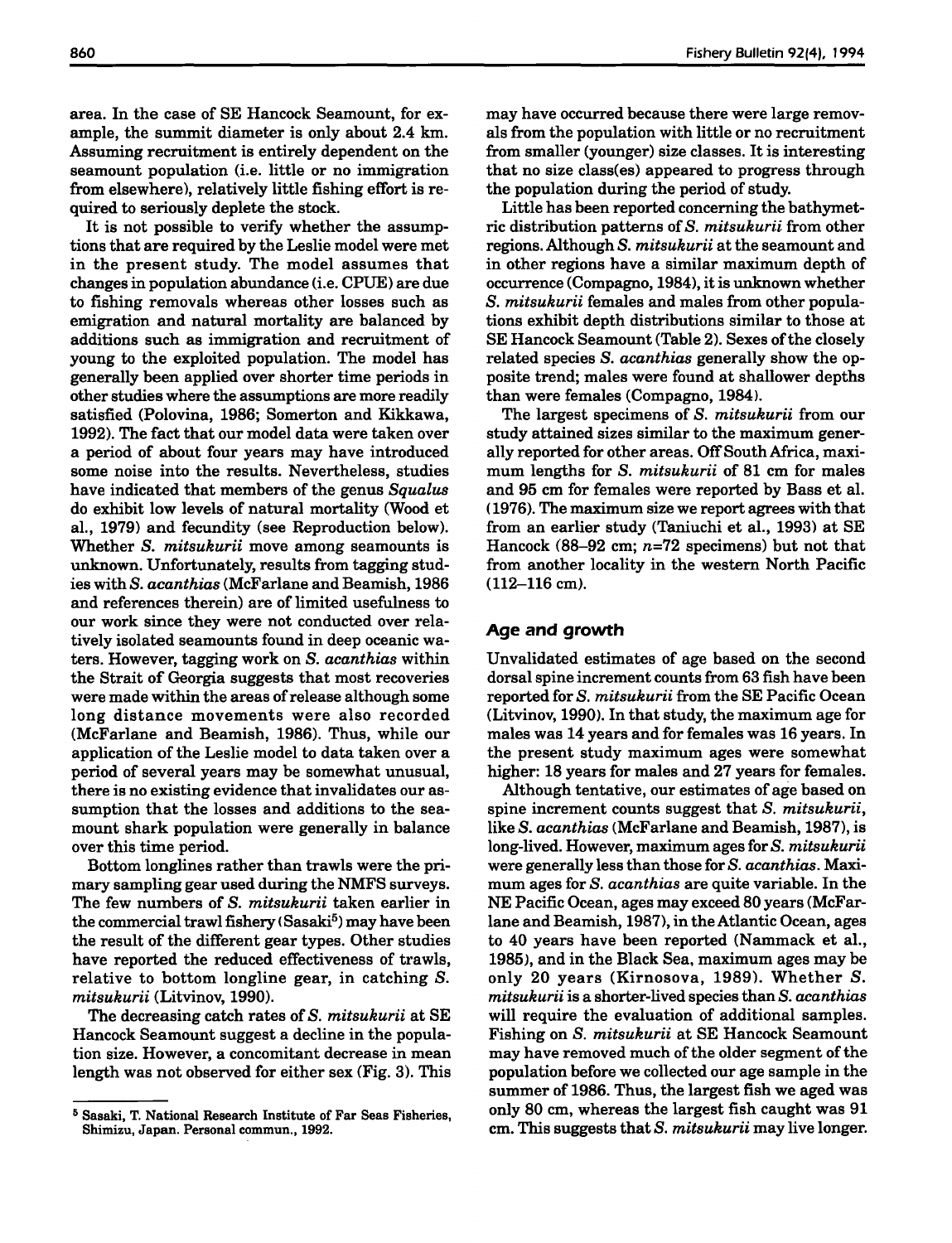The von Bertalanffy growth model was fit to agelength data for S. *mitsukurii.* Increases in L with age occurred for both sexes, although few larger, presumably older, specimens in the age sample may have prevented a reliable evaluation of growth over the entire age spectrum. Nonetheless, the growth model seemed to represent observed patterns fairly well over younger ages and smaller sizes for each sex. Rather perplexing is the fact that observed and predicted  $L$  values at age 0 (Fig. 4) were larger than the observed size at parturition (see below). Possibly the birth of age-O fish occurs at times other than when our age sample was taken (August-September). If this is the case, the formation of the first increment may not have occurred although the fish had grown in length. Alternatively, young-of-the-year fish may not lay down an increment until their second winter, or we may have simply missed the first increment which is often poorly defined, as with S. *acanthias* (Saunders6).

# **Reproduction**

Our results provide some insight into the gestation period for S. *mitsukurii.* The bimodal uterine size distributions that we observed during all seasons, and which exhibited no clearly dominant mode, are consistent with the two-year gestation period of the closely related species S. *acanthias* (Compagno, 1984; Ketchen, 1986; but see Kirnosova, 1989). To confirm the gestation period, however, information is needed on the growth rate of uterine embryos and the time required for the smaller size class to replace the larger size class.

Slight differences in reproductive traits of S. *mitsukurii* were detected between specimens collected at SE Hancock Seamount and from other areas. The minimum size at sexual maturity was 65 em for females and 55 em for males off South Africa (Bass et aI., 1976), which was similar for females but larger than that of males (<48 cm) in our study. Only the female minimum size at maturity (85 em) was reported for the SE Pacific (Litvinov, 1990). The value exceeded that of our study. In the North Pacific, Taniuchi et a1. (1993) reported larger minimum lengths at maturity for both sexes than those reported here. Their reported minimum lengths at maturity, which included data from 72 fish from SE Hancock Seamount and which were expressed in 4-cm intervals, ranged from 68-72 em to 96-99 em for females and 48-52 em to 68-72 em for males.

Length and age at maturity for male S. *acanthias* are relatively high in the North Pacific (e.g. 72 em, 14 years; Ketchen, 1975) compared with other areas, such as the Northwest Atlantic (e.g. 60 cm, 6 years; Nammack et aI., 1985) and South Pacific (e.g. 58 em, 6 years; Hanchet, 1986). For S. *mitsukurii* males from the central North Pacific, however, our estimated age at maturity is quite low (ca. four years). Thus, unlike S. *acanthias,* it seems doubtful that younger ages at maturity will be found in other regions (e.g. South Pacific), assuming our preliminary estimates of age are not seriously in error.

There were no apparent geographical differences in fecundity for S. *mitsukurii.* The reported number of large ovarian eggs (two to five) for females in the southeast Pacific (Litvinov, 1990) agrees with our study. A mean of 6.4 embryos per gravid female  $(range, 4-10)$  was reported off southeast Africa (Bass et aI., 1976) compared with 3.6 from our study. However, the data from South Africa were taken from larger (76-95 em) females. Likewise, litter sizes ranged from 2 to 15 (present study 1-6) from relatively large specimens collected in the western North Pacific (Taniuchi et aI., 1993). When compared over sizes similar to those in the present study, however, litter sizes were nearly identical (2-6 versus 1-6). Thus, it is probable that the difference between our results and the latter two studies can be attributed to the positive relationship between parent length and fecundity reported in our study (Table 3) and by Taniuchi et a1. (1993).

The lengths of near-term embryos from the South African specimens were at least 22 cm (Bass et aI., 1976), and those from the southeast Pacific were 29- 30 em (Litvinov, 1990). Although our estimated nearterm embryo lengths were similar to those from South Africa, those from the southeast Pacific were larger, possibly because of a positive relationship between the length of the parent and those of the near-term embryos.

# **Feeding**

*Squalus mitsukurii* fed on a variety of benthic and particularly mesopelagic fishes, crustaceans, and cephalopods at SE Hancock Seamount. Other diet studies have also concluded that S. *mitsukurii* consume a variety of prey types. In the Indian Ocean, for example, S. *mitsukurii* consumed teleosts(57%), cephalopods(33%), and crustaceans(10%) (Bass et aI., 1976). On seamounts in the Southeast Pacific, prey included fishes, crustaceans, and cephalopods (Litvinov, 1990). Along the west coast of South Africa, a species tentatively described as S. *mitsukurii* fed predominately on fishes and cephalopods (Ebert et al., 1992).

<sup>6</sup> Saunders, M. Pacific Biological Station, Nanaimo, B.C. Personal commun., 1991.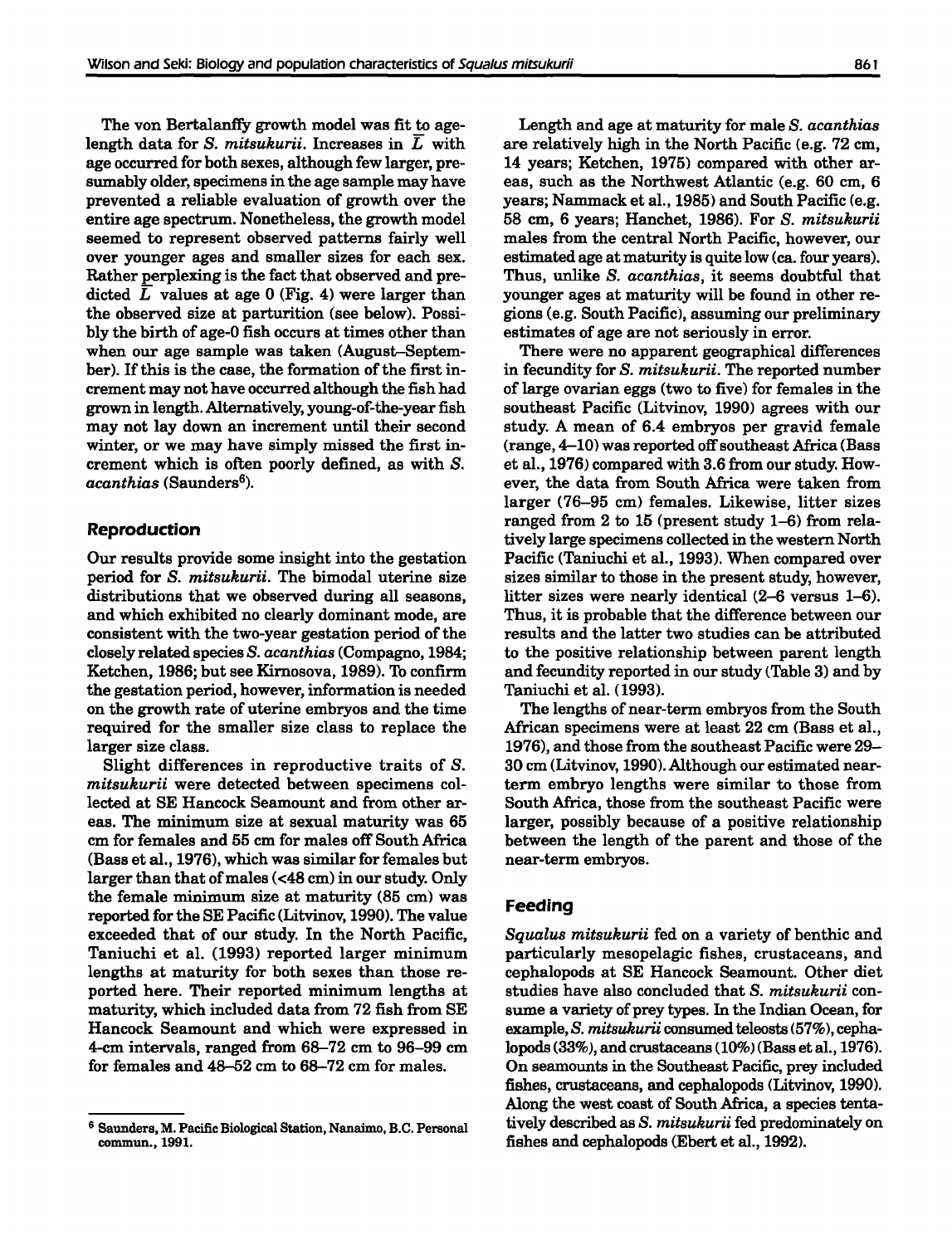In diet studies of the related temperate species S. *acanthias* (Bonham, 1954; Holden, 1966; Jones and Geen, 1977), consumed prey diversity was often lower than that of*S. mitsukurii* at SE Hancock with a large variation in the dominant prey species by season and location. These studies typically found that S. *acanthias* feed on the most abundant prey items available (normally teleost fishes), although other pelagic organisms (primarily euphausiids) were important, particularly for smaller sharks (Jones and Geen, 1977). *Squalus acanthias* often inhabit shelf areas that may maintain large influxes of a few different pelagic species that opportunistic predators such as squalids can exploit (Brodeur and Pearcy, *1992). Squalus mitsukurii* at SE Hancock Seamount fed on a great diversity of mesopelagic prey typical of oceanic environments (Boehlert and Genin, 1987; Reid et aI., 1991).

Because S. *mitsukurii* specimens in our feeding study were taken from gear set on the bottom, finding benthic prey, such as pleuronectiforms, crabs, or octopods, in the diet was not surprising. Based on results from our vertical longline sets and midwater trawling, however, S. *mitsukurii* did not appear to move high enough above the summit to feed on mesopelagic prey. Rather, these prey species (e.g. stomiiform fishes, lophogastrid mysids) were likely consumed by S. *mitsukurii* as the fauna were advected over or around the seamount. A similar mechanism may exist for other resident fish predators at SE Hancock (Seki and Somerton, 1994). Various studies have documented the importance of current-topographical interactions to biological processes in these environments(reviewed in Boehlert and Genin, 1987), as well as the exploitation of oceanic prey species by demersal predators asthe former are advected over banks (Isaacs and Schwartzlose, 1965; Genin et al., 1988) or concentrate in submarine canyons (Pereyra et aI., 1969). Over other seamounts, mesopelagic micronekton prey have been found to be an important, if not principal, forage base for resident fish populations (Parin and Prut'ko, 1985).

A high proportion of S. *mitsukurii* stomachs were classified as empty in our study (65%). The occurrence of numerous empty stomachs for squalid species has often been attributed to a combination of intermittent feeding behavior and partial regurgitation of food items (Bonham, 1954; Holden, 1966; Bowman, 1986). Whether the use of hook-and-line gear is biased towards actively feeding fish with empty stomachs is unknown. Holden (1966) discounted this hypothesis after he found a greater proportion of empty guts from trawl-caught rather than linecaughtS. *acanthias.* However, the greater frequency of empty stomachs from longline-caught rather than

gillnet-caught fish in our study suggest further consideration of this hypothesis. It is possible that the rapid recovery of longlines to the surface may have increased the likelihood of food regurgitation or stomach flushing. However, we did not observe direct evidence of regurgitation, although the high frequency of empty stomachs filled with water suggests that undetected regurgitation may have occurred (see Bowman, 1986). Whether the preponderance of empty guts in this study actually reflects some aspect of feeding behavior or is simply an artifact of the sampling process requires further work.

# **Acknowledgments**

We thank G. W. Boehlert, G. A. McFarlane, J. A. Musick, M. Saunders, D. A. Somerton, and two anonymous reviewers for their helpful comments on an earlier draft of the manuscript.

# **Literature cited**

- Bass,A. J., J. D. D'Aubrey, and N. Kistanasamy.
	- 1976. Sharks of the east coast of southern Africa. VI: The families Oxynotidae, Squalidae, Dalatiidae, and Echinorhinidae. Invest. Rep. Oceanogr. Res. Inst. 45:1-103.
- Bass, A. J., L. J. Compagno, and P. C. Heemstra. 1986. Squalidae. *In* M. M. Smith and P. C. Heemstra (eds.), Smiths' sea fishes, p. 49-62. Springer-Verlag, Berlin.
- Beamish, R. J., and G. A. McFarlane.
	- 1985. Annulus development on the second dorsal spine of the spiny dogfish (Squalus *acanthias*) and its validity for age determination. Can. J. Fish. Aquat. Sci. 42:1799-1805.
- Boehlert, G. W., and A. Genin.
	- 1987. A review of the effects of seamounts on biological processes. *In* B. H. Keating, P. Fryer. R. Batiza, and G. W. Boehlert (eds.), Seamounts. islands, and atolls, p. 319-334. Geophys. Monogr. 43 (Am. Geophys. Union).
- Bonham,K.
	- 1954. Food ofthe dogfish *Squalus acanthias.* Wash. Dep. Fish., Fish. Res. Pap. 1:25-36.
- Bowman, R. E.
	- 1986. Effect on regurgitation on stomach content data of marine fishes. Environ. BioI. Fishes 16:171-181.
- Brainard, R. E.
	- 1986. Fisheries aspects of seamounts and Taylor columns. M.S. thesis, Naval Postgraduate School. Monterey, CA, 88 p.
- Brodeur, R. D., and W. G. Pearcy.
	- 1992. Effects ofenvironmental variability on trophic interactions and food web structure in a pelagic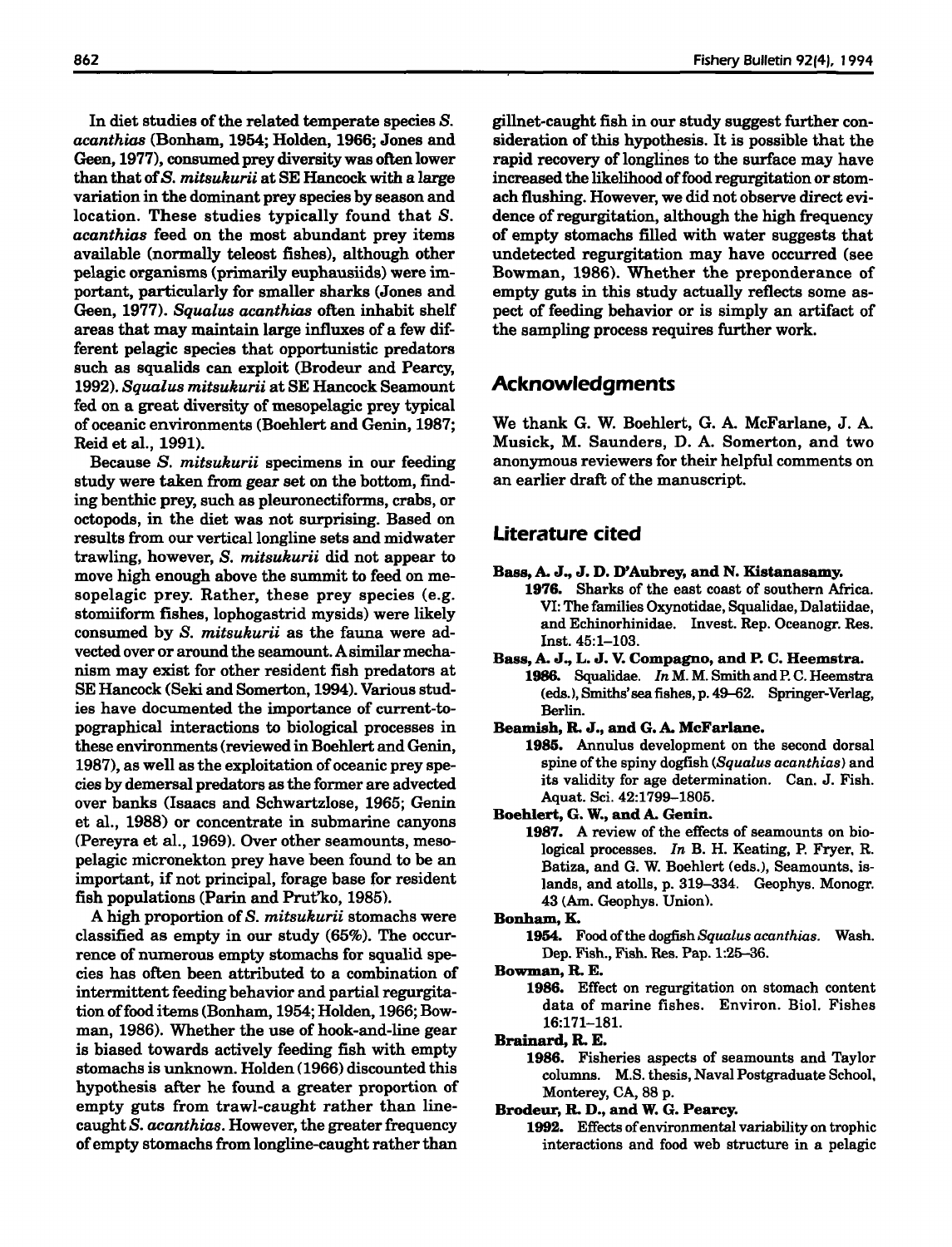upwelling ecosystem. Mar. Ecol. Prog. Ser. 84:101-119.

#### Compagno, L. J.

1984. FAO species catalogue. Vol. 4: Sharks of the world. An annotated and illustrated catalogue of shark species known to date. Part 1: Hexanchiformes to Lamniformes. FAO Fish. Synop. 125, 249 p.

# Ebert, D. A., L. J. Compagno, and P. D. Cowley.

1992. A preliminary investigation of the feeding ecology of squaloid sharks off the west coast of southern Africa. S. Afr. J. Mar. Sci. 12:601-609.

### Genin, A., L. Haury, and P. Greenblatt.

1988. Interactions of migrating zooplankton with shallow topography: predation by rockfishes and intensification of patchiness. Deep-Sea Res. 35:151-175.

# Hanchet, S. M.

- 1986. The distribution and abundance, reproduction, growth, and life history characteristics of the spiny dogfish, *Squalus acanthias* (Linnaeus) in New Zealand. Ph.D. thesis, Univ. of Otago, Dunedin, New Zealand, 292 p.
- 1988. Reproductive biology of *Squalus acanthias* from the east coast, South Island, New Zealand. N.Z J. Mar. Freshwater Res. 22:537-549.

#### Holden, M. J.

- 1966. The food of the spurdog, *Squalus acanthias.* J. Cons. Int. Explor. Mer 30:255-266.
- 1974. Problems in the rational exploitation of elasmobranch populations and some suggested solutions. *In* F. R. Harden-Jones (ed.), Sea fisheries research, p. 117-137. Halsted Press, New York, NY.

#### Holden, M. J., and P. S. Meadows.

1962. The structure of the spine of the spur dogfish *(Squalus acanthias* L.) and its use for age determination. J. Mar. BioI. Assoc. UK 42:179-197.

#### Hyslop, E. J.

1980. Stomach contents analysis—a review of methods and their application. J. Fish BioI. 17:411-429.

# Isaacs, J. D., and R. A. Schwartzlose.

1965. Migrant sound scatterers: interactions with the sea floor. Science (Wash., D.C.) 150:1810- 1813.

#### Jones, B. C., and G. H. Geen.

1977. Food and feeding of spiny dogfish *(Squalus acanthias)* in British Columbia waters. J. Fish. Res. Board Can. 34:2067-2078.

#### Ketchen, K. S.

- 1972. Size at maturity fecundity and embryonic growth ofthe spiny dogfish *(Squalus acanthiasl* in British Columbia waters. J. Fish. Res. Board Can. 29:1717-1723.
- 1**975.** Age and growth of dogfish *Squalus acanthias* in British Columbia waters. J. Fish. Res. Board Can. 32:43-59.
- 1986. The spiny dogfish *tSqualus acanthias)* in the northeast Pacific and a history of its utilization. Can. Spec. Publ. Fish. Aquat. Sci. 88, 78 p.

#### Kirnosova, I. P.

# 1989. Reproduction of spiny dogfish, *Squalus acanthias* in the Black Sea. J. Ichthyoi. 29:21-26.

# Litvinov, F. F.

1990. Ecological characteristics of the dogfish, *Squalus mitsukurii* from the Sala-y-Gomez Seamounts. J. Ichthyol. 30:104-115.

### McFarlane, G.A., and R. J. Beamish.

- 1986. A tag suitable for assessing long-term movements ofspiny dogfish and preliminary resultsfrom use of this tag. N. Am. J. Fish. Manage. 6:69-76.
- 1987. Validation of the dorsal spine method of age determination for the spiny dogfish. *In* R. C. Summerfelt and G. E. Hall (eds.), The age and growth of fish, p. 287-300. Iowa State Univ. Press, Ames, IA.

# Nammack, M. F., J. A. Musick, and J. A.

#### Colvocoresses.

1985. Life history of spiny dogfish off the northeastern United States. Trans. Am. Fish. Soc. 114:367- 376.

#### NMFS (National Marine Fisheries Service).

1986. Western Pacific bottomfish and seamount groundfish fisheries. Rules and regulations, 50CFR Part 683. Federal Register 51(147):27413-27419.

# Parin, N.

1987. Species of spiny dogfish of genus *Squalus*, living on southeastern Pacific Ocean seamounts. J. Ichthyol. 27(5): 43-50.

#### Parin, N. V., and V. G. Prut'ko.

1985. The thalassial mesobenthopelagic ichthyocoene above the Equator Seamount in the western tropical Indian Ocean. Oceanology 25:781-783.

#### Pereyra, W. T., W. G. Pearcy, and F. E. Carvey Jr.

*1969. Sebastodes flavidus,* a shelf rockfish feeding on mesopelagic fauna, with consideration of the ecological implications. J. Fish. Res. Board Can. 26:2211- 2215.

#### Polovina, J. J.

1986. A variable catchability version of the Leslie model with application to an intensive fishing experiment on a multispecies stock. Fish. Bull. 84:423-428.

#### Reid, S. B., J. Hirota, R. E. Young, and L. E. Hallacher.

1991. Mesopelagic-boundary community in Hawaii: micronekton at the interface between neritic and oceanic ecosystems. Mar. BioI. 109:427-440.

Ricker, W. E.

1975. Computation and interpretation of biological statistics of fish populations. Fish. Res. Board Can., Bull. 191, 382 p.

#### Seki, M. P., and D. A. Somerton.

1994. Feeding ecology and daily ration of the pelagic armorhead, *Pseudopentaceros wheeleri,* at SE Hancock Seamount. Environ. BioI. Fishes, 39:73- 84.

#### Somerton, D. A.

1980. A computer technique for estimating the size of sexual maturity in crabs. Can. J. Fish. Aquat. Sci. 37:1488-1494.